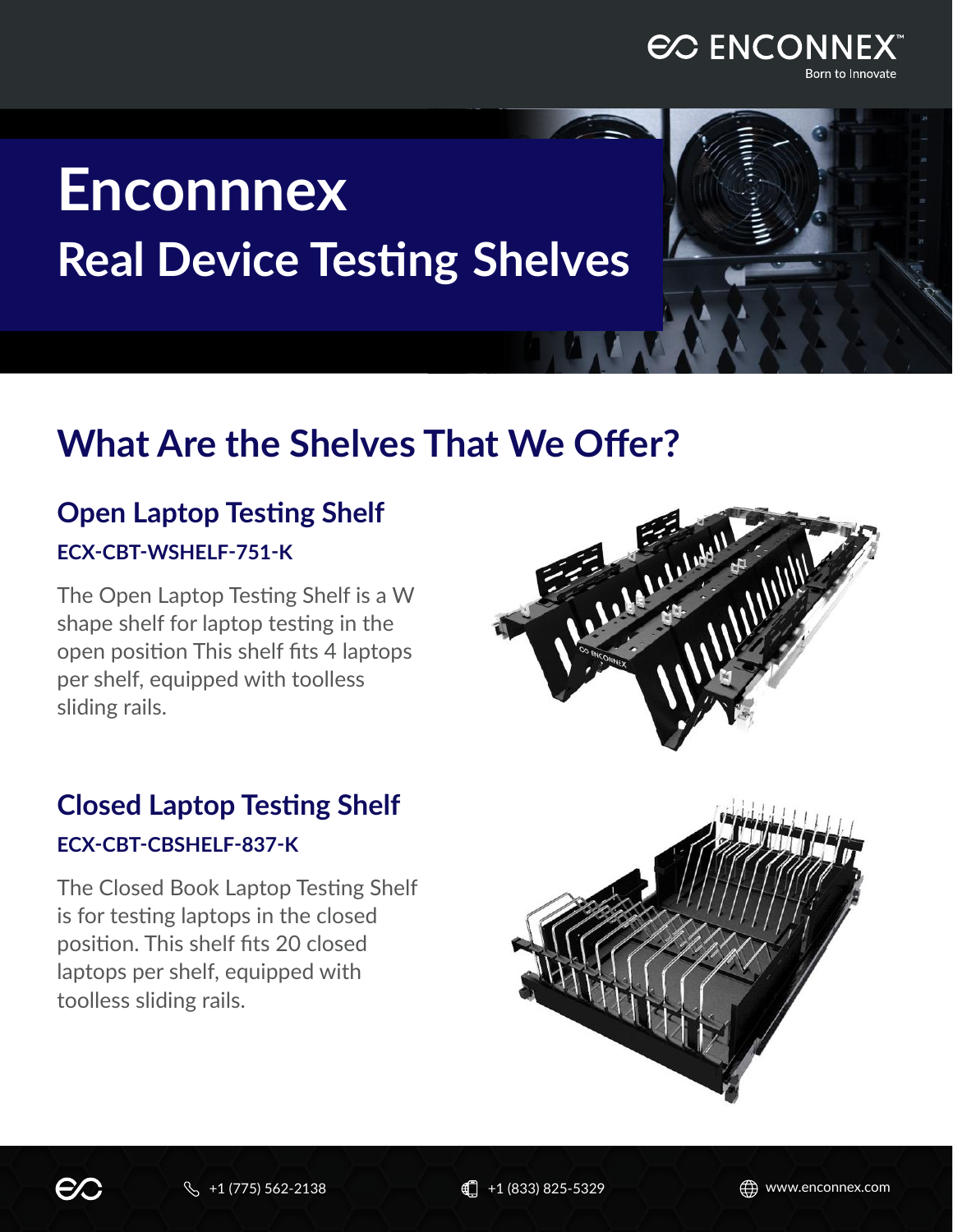# **Real Device Testing Shelves**

## **Mac Mini Shelf**

#### **ECX-MM4-750SHELF-K**

The Mac Mini Shelf fits 4 Mac Mini devices in a 1U space, equipped with toolless sliding rails.

### **Mac Mini Shelf**

#### **ECX-MACMINISHELF-5URS**

The Mac Mini Shelf fits 8 Mac Mini devices in a 5U space, equipped with sliding rails.

#### **Mac Mini Shelf**

#### **ECX-MACMINISHELF-5U16**

The Mac Mini Shelf fits 16 Mac Mini devices in a 5U space, equipped with toolless sliding rails.